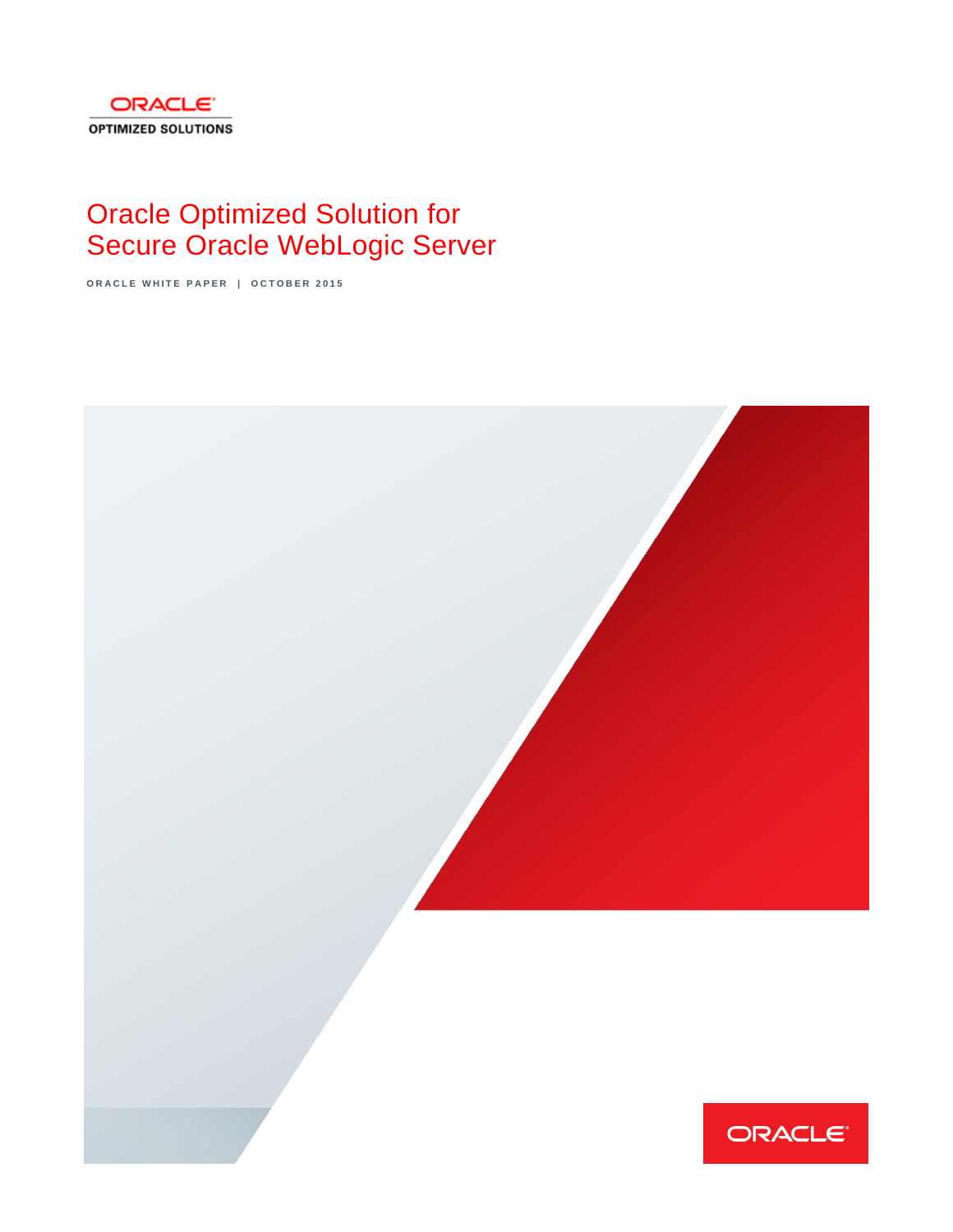Table of Contents

|                                                                                         | Introduction                                                                            | 1              |  |  |
|-----------------------------------------------------------------------------------------|-----------------------------------------------------------------------------------------|----------------|--|--|
|                                                                                         | <b>Integrated Enterprise Application Stack</b>                                          | 2              |  |  |
|                                                                                         | <b>Oracle Solaris 11</b>                                                                | $\overline{2}$ |  |  |
|                                                                                         | <b>Oracle Solaris Zones</b>                                                             | 3              |  |  |
|                                                                                         | Oracle VM Server for SPARC                                                              | 3              |  |  |
|                                                                                         | Oracle WebLogic Server 12c                                                              | 3              |  |  |
|                                                                                         | <b>Oracle's SPARC Servers</b>                                                           | 3              |  |  |
|                                                                                         | A Comprehensive Approach to Security                                                    | 3              |  |  |
| Because Oracle can innovate, integrate, and test at all levels of the technology stack, |                                                                                         |                |  |  |
|                                                                                         | it is in a unique position to provide a comprehensive security approach at the solution |                |  |  |
| level. More details on the security aspects of this particular solution are provided    |                                                                                         |                |  |  |
|                                                                                         | below under "Understanding Oracle WebLogic Server Security."                            | $\overline{4}$ |  |  |
|                                                                                         | <b>Solution Architecture</b>                                                            | $\overline{4}$ |  |  |
|                                                                                         | <b>Physical Architecture</b>                                                            | 5              |  |  |
|                                                                                         | <b>Virtual Architecture</b>                                                             | 5              |  |  |
|                                                                                         | <b>Tuning Guidelines</b>                                                                | 6              |  |  |
|                                                                                         | <b>Performance Expectations</b>                                                         | $\overline{7}$ |  |  |
|                                                                                         | <b>CPU and Memory Utilization</b>                                                       | 8              |  |  |
|                                                                                         | Sizing and Role Guidelines                                                              | 8              |  |  |
|                                                                                         | Security: SPARC Processor Cryptography Acceleration                                     | 9              |  |  |
|                                                                                         | <b>SPARC Cryptography Performance</b>                                                   | 10             |  |  |
|                                                                                         | <b>Understanding Oracle WebLogic Server Security</b>                                    | 11             |  |  |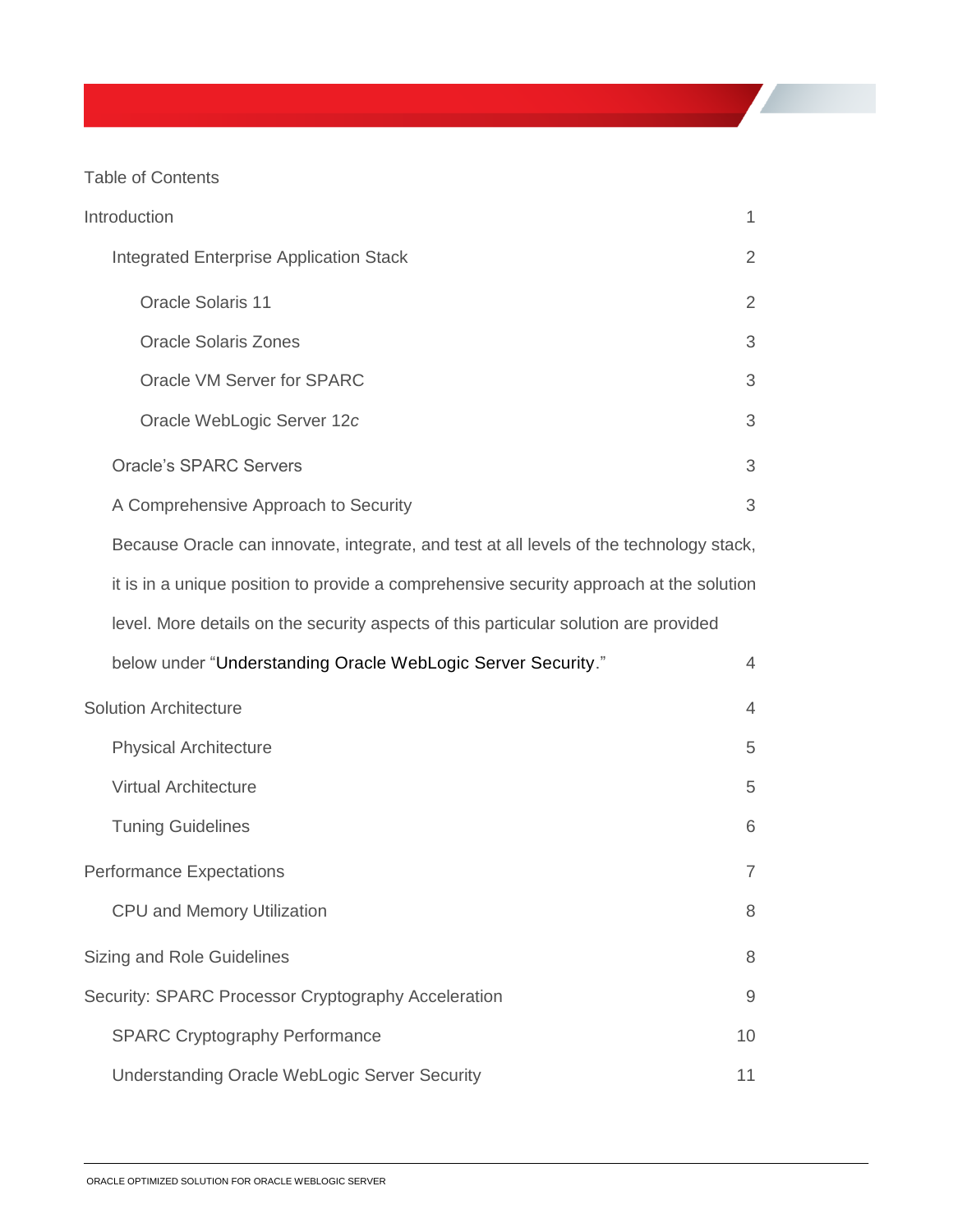|            | Java EE Security Feature Support in Oracle WebLogic Server | 11              |
|------------|------------------------------------------------------------|-----------------|
|            | Overview of the Oracle WebLogic Server Security Service    | 11              |
|            | <b>Oracle WebLogic Server Security Framework</b>           | 11              |
|            | Managing Oracle WebLogic Server Security                   | 12 <sup>2</sup> |
|            | <b>Security Realms</b>                                     | 13              |
|            | <b>Security Policies</b>                                   | 13              |
|            | <b>Oracle Platform Security Services</b>                   | 13              |
| Conclusion |                                                            | 13              |
|            | For More Information                                       |                 |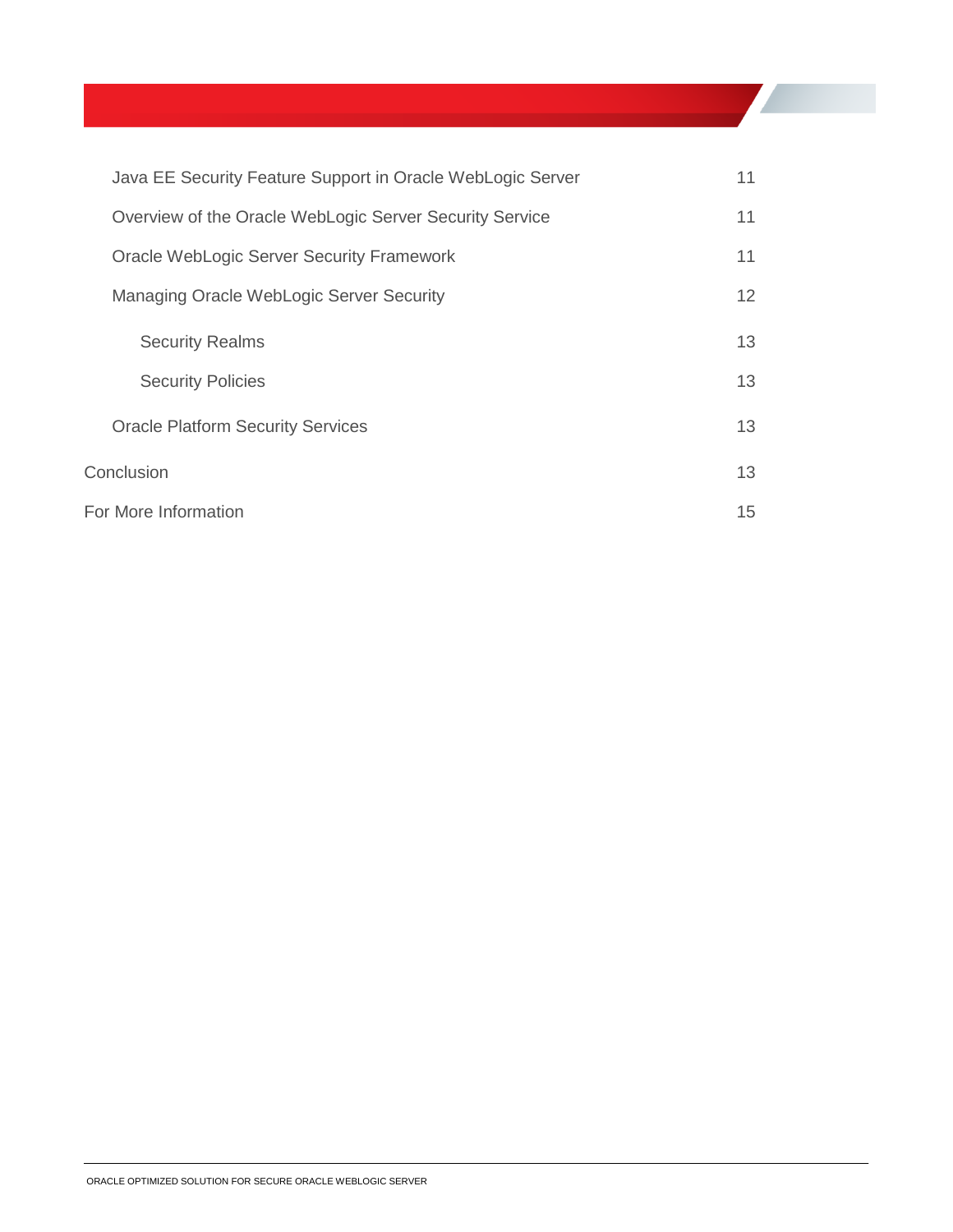## Introduction

Oracle WebLogic Server has long set the enterprise standard for a secure, high-performance, high availability, and high-value application server platform. Oracle Optimized Solution for Secure Oracle WebLogic Server builds upon this success, providing a pretested and optimized architecture for deploying enterprise Java applications. Employing this pretested and preconfigured infrastructure can help mitigate risk, reduce complexity, and accelerate the deployment of new applications.

Oracle Optimized Solutions provide build instructions and best practices for assembling best-of-breed combinations of Oracle's servers and storage products, Oracle applications, and the Oracle Solaris operating system. Oracle's hardware and software engineers work together to integrate the complete technology stack and to ensure that Oracle applications, databases, and middleware are optimized with compute capacity, storage, networking, and operating systems. This approach also delivers extreme performance, availability, and security while greatly simplifying deployment and support.

This document focuses on the configuration and performance characteristics of Oracle Optimized Solution for Secure Oracle WebLogic Server on Oracle's latest SPARC servers. The paper describes the solution architecture, illustrates a test environment used to gather performance characterization information, and provides sizing guidelines. Details about Oracle WebLogic Server security are also provided, along with recommended optimizations for achieving a reliable solution.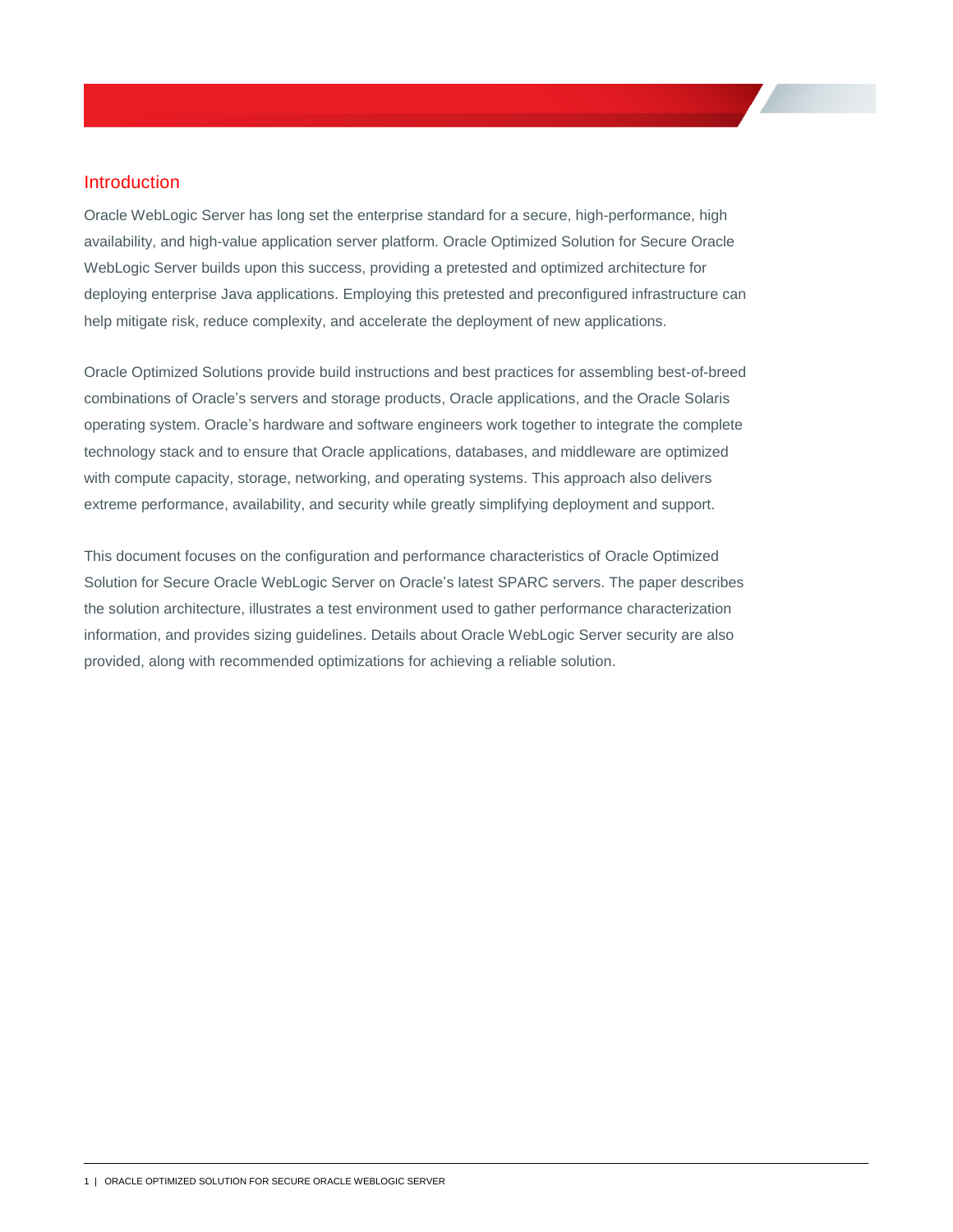# Solution Overview

Oracle Optimized Solution for Secure Oracle WebLogic Server features a complete infrastructure for deploying Oracle WebLogic Server version 12*c* in an enterprise environment. The sections that follow describe the integrated enterprise application stack and the underlying hardware components required for Oracle WebLogic clusters that demonstrate high availability.

Performance and availability expectations, sizing recommendations, and results were partly derived from the most recent record-setting performance testing conducted using the SPECjEnterprise benchmark standards. While the architecture of the solution described in this paper departs from the test environment specified in the formal benchmark test, Oracle's testing provides a more sophisticated expression of the system's capabilities that is more applicable to common deployment scenarios. The approach takes advantage of unique Oracle product features for enhancing availability and properly sizing a configuration, as well as focusing on cost-effectiveness and practicality.

This solution described in this paper concentrates on core features and common deployment scenarios. It omits certain details about less commonly used configuration options of Oracle Database and some Oracle WebLogic features, with unique customer-specific options left open to the end user. Large amounts of related documentation already exist, including a dedicated Oracle Optimized Solution for deploying complementary Oracle Database solutions. Platform-specific features are highlighted where they provide significant benefits to deployment performance or security. In particular, features of Oracle's latest SPARC M7 processor can be used to particular advantage.

*Note: While Oracle WebLogic Server forms a core part of the of the Oracle Fusion Middleware portfolio, the information in this paper is relevant only to Oracle WebLogic Server.*

#### Integrated Enterprise Application Stack

Oracle Optimized Solution for Secure Oracle WebLogic Server provides a complete environment for deploying Java Platform, Enterprise Edition (Java EE) applications. The solution utilizes an integrated enterprise application stack that includes the Oracle Solaris 11 operating system, built-in virtualization, and Oracle WebLogic Server. Security is considered an integral part of this solution—at every level of the application stack—resulting in a comprehensive approach that competitive solutions can't match.

#### **Oracle Solaris 11**

The Oracle Solaris 11 operating system includes innovative functionality, such as near wire-speed networking security and high availability features that deliver resiliency and industry-leading performance. Built-in virtualization features help to optimize resource utilization, and advanced security features provide the isolation and control required by enterprise environments. Oracle Solaris Zones and Oracle VM Server for SPARC (formerly called Sun Logical Domains) are both described in this architecture to securely and conveniently host and deploy Java EE applications. Some of the major features of the Oracle Solaris 11 operating system include

- **»** High-performance 64-bit operating environment
- **»** Support for large memory and high-CPU-count systems
- **»** Excellent scalability for highly threaded Java applications
- **»** Predictive Self Healing, a feature designed to keep applications up and running
- **»** Extensive instrumentation and diagnostic capabilities to assist performance and availability
- **»** Integrated specialized security features leveraging CPU cryptographic features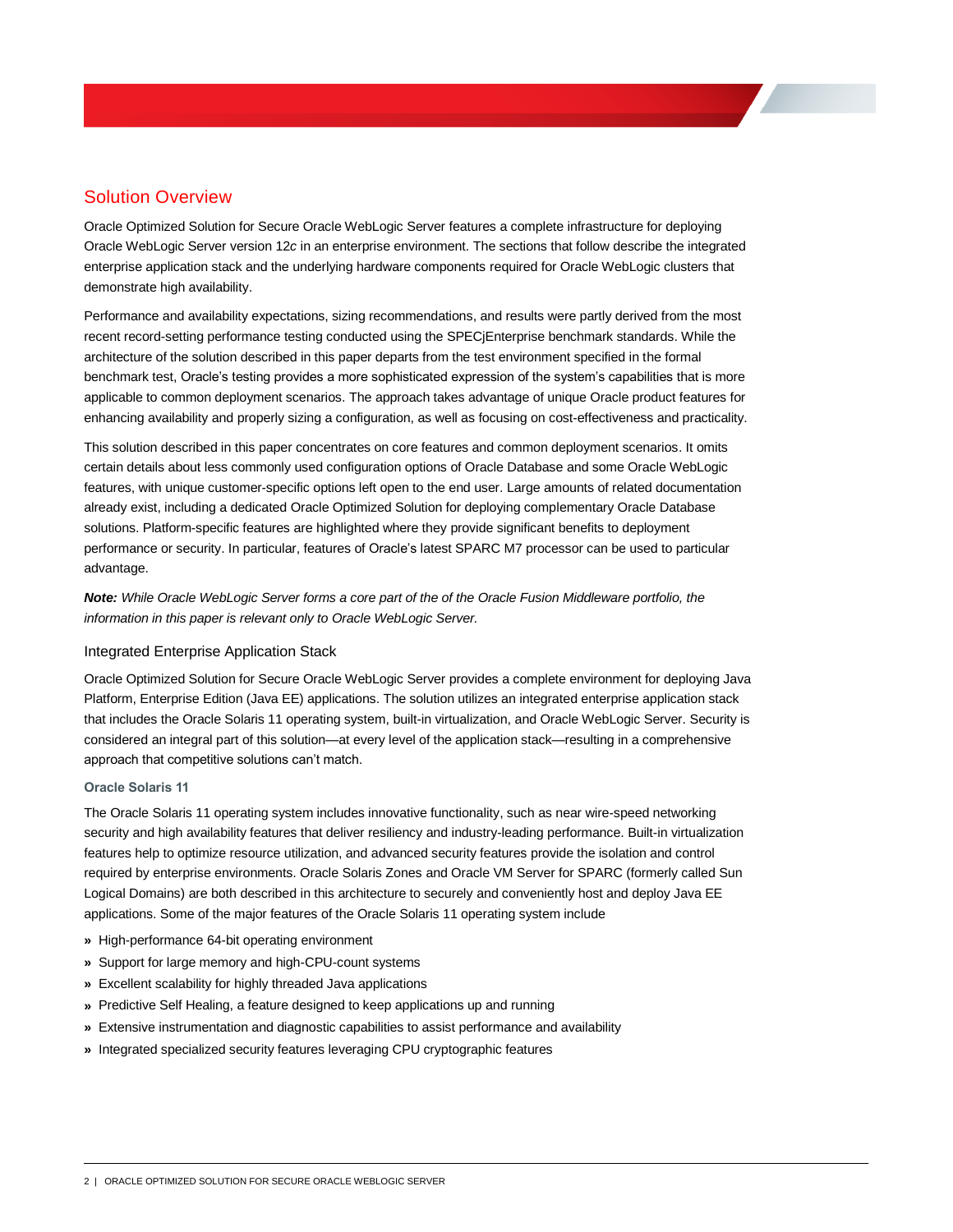#### **Oracle Solaris Zones**

Oracle Solaris Zones allow kernel-level separation of applications running in a single Oracle Solaris 11 instance. As an included feature of the Oracle Solaris 11 operating system, Oracle Solaris Zones technology provides built-in, no-added-cost virtualization. Oracle Solaris Zones are rapid to deploy, impose extremely low overhead, and are used in this solution to separate instances of Oracle WebLogic Server.

#### **Oracle VM Server for SPARC**

Oracle VM Server for SPARC (formerly called Sun Logical Domains), allows OS- and hardware-level isolation of application environments running separate Oracle Solaris 11 instances within a server platform. Oracle Solaris Zones can be nested within logical domains (LDoms) to allow organizations to take advantage of the benefits of both features. Oracle VM Server for SPARC is provided as a built-in feature of Oracle Solaris on SPARC platforms. This no-added-cost virtualization technology provides extremely low overhead isolation of hardware and operating environments.

#### **Oracle WebLogic Server 12<sup>c</sup>**

Oracle WebLogic Server 12*c* is a fully compliant Java EE application server that is feature-rich and holds benchmark world records for Java EE performance. Oracle WebLogic Server 12*c* takes full advantage of the 64-bit addressable memory and also the large number of hardware threads available in servers such as Oracle's SPARC M7 processor–based servers, as described in this solution.

#### Oracle's SPARC Servers

Oracle's new SPARC M7 processor–based servers run Oracle Solaris 11, with Oracle Solaris 10 supported in guest LDoms or zones only. Both operating systems have demonstrated excellent performance and security running Java applications for enterprise workloads. SPARC M7 processor–based servers are especially ideal for deploying Java applications on Oracle WebLogic Server, due to their optimally balanced single-threaded and multithreaded performance capabilities as well as integrated hardware accelerators for encryption and database queries. Older Java applications that were coded for and performed well on single-threaded, clock-speed-centric servers can operate happily alongside their more-modern, multithreaded counterparts.

Options for running Oracle WebLogic Server within the SPARC server family include Oracle's new SPARC T7-1, T7-2, T7-4, M7-8, and M7-16 servers as well as earlier generations of Oracle's SPARC T5 and SPARC T4 processor–based servers. The SPARC M7 processor–based systems scale to a maximum configuration of up to sixteen 4.13-GHz processors<sup>1</sup>, up to 8 TB of memory, and up to eight internal SAS or high-performance solid-state devices (SSDs) or NVM Express (NVMe) drives. If required, extremely high bandwidth can also be provided to both network and external storage devices.

#### A Comprehensive Approach to Security

Security has become paramount as more and more web-based applications access personal or business-critical information. Because more sensitive data is now exchanged across the internet, security must be a major priority when designing and deploying a web services environment. As a result, securing data both in-flight and statically is paramount. Protecting the internal infrastructure from intrusions and ensuring the integrity of digital information has also become a priority and a core business function for most organizations.

 1. Each SPARC M7 processor provides up to thirty two cores per processor and eight threads per core, for a maximum of 4,096 threads.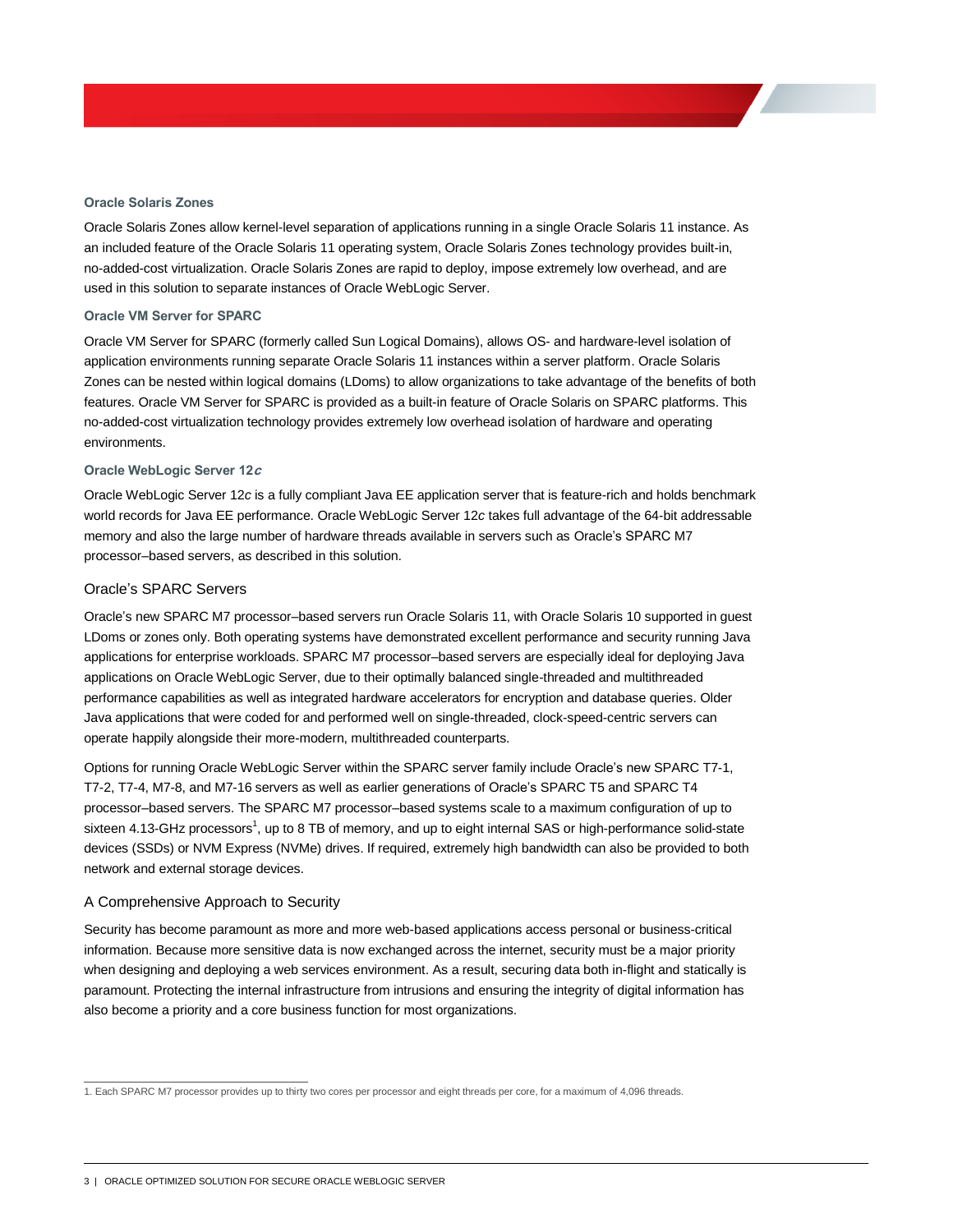Oracle Optimized Solutions are designed to address key security challenges, including

- **» Complexity**. Complexity breeds insecurity, and the security of any implementation as a whole will only be as strong as its weakest component. It can be very difficult to understand how to securely implement the myriad products included in a web services deployment. Oracle Optimized Solutions offer guidelines and recommendations to simplify deployments using best practices, consolidation, and virtualization technologies.
- **» Implementation flaws**. Secure software is important but not sufficient for comprehensive systemic security. Most security vulnerabilities stem from flawed implementation or architecture, improper configuration, improper access control, lack of adequate patch management, unencrypted communications, or inadequate policies and processes. Oracle Optimized Solutions provide proven and tested architecture recommendations that follow existing security best practices and recommendations, dramatically reducing risk.
- **» Performance and cost**. Often the implementation of security settings and requirements can have a significant negative impact on a system's performance and cost. For example, on-the-fly encryption—required for effective security—can significantly impact performance for production systems, or it can require expensive computational add-ons. Oracle Optimized Solutions offer high-performance security by using cryptographic accelerators directly implemented into SPARC processor cores. This innovation results in wire-speed security capabilities without the performance penalties and cost barriers typically associated with real-time secure computing.

Because Oracle can innovate, integrate, and test at all levels of the technology stack, it is in a unique position to provide a comprehensive security approach at the solution level. More details on the security aspects of this particular solution are provided below under ["Understanding Oracle WebLogic Server Security.](#page-13-0)"

## Solution Architecture

Figure 1 and the sections that follow describe the physical and virtual architecture of Oracle Optimized Solution for Secure Oracle WebLogic Server.



Figure 1: Oracle Optimized Solution for Secure Oracle WebLogic Server provides virtualization and clustering for scalability and high availability.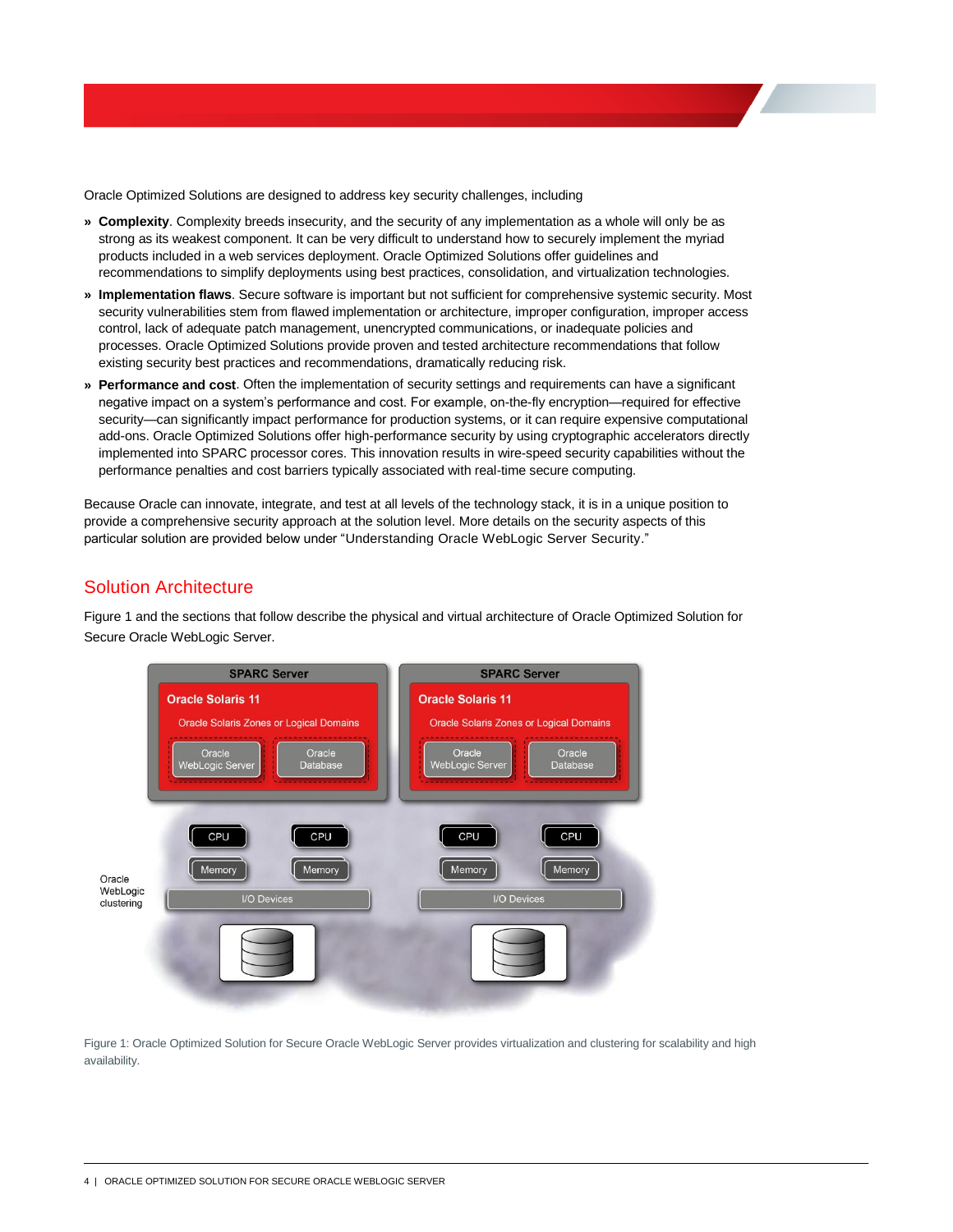The solution as described in this document provides for several different sizing and performance options. Virtualization is employed to make efficient use of the available hardware, and both Oracle VM Server for SPARC (LDoms) and Oracle Solaris Zones have been tested. Because no significant performance differences were seen in either case, zones are illustrated as the default cases in this document for simple administration and management. Physical systems are abstracted to accommodate the different models of servers that can be substituted for varying performance requirements, as outlined later in the section on sizing.

#### Physical Architecture

Oracle Optimized Solution for Secure Oracle WebLogic Server is architected as a cluster of two SPARC servers (SPARC T7-1 servers, in the tested example) attached to a 10 gigabit Ethernet (GbE) network switch providing separation for public networks, cluster interconnects, and database access. In each SPARC server, one or more virtual machines (VMs) are configured to act as Oracle WebLogic Server hosts or Oracle Database servers.

Oracle WebLogic Server scales horizontally. In larger configurations, this solution architecture may consist of multiple SPARC servers attached to the 10 GbE network fabric. Implementations requiring high availability take advantage of Oracle WebLogic Server clustering technology to combine multiple SPARC servers into active-active clusters that can take over from each other in the event of a cluster member failure. The 10 GbE connectivity provides further flexibility and options for extending the function of this solution. A database tier, additional servers, or NAS options can be connected easily into this network infrastructure to provide a well-integrated full-stack solution.

#### Virtual Architecture

For the purposes of this document, two SPARC T7-1 servers constitute the base configuration. Using Oracle Solaris Zones (or, optionally, LDoms), each SPARC server is then logically divided into two separate VMs, as shown in Figure 2. Each VM hosts one or more instances of Oracle WebLogic Server or Oracle Database. The CPU, memory, and network I/O resources of the SPARC server are suitably allocated to help ensure that each individual VM has sufficient resources available to it.



Figure 2: Instances of Oracle WebLogic Server run in separate zones or LDoms on the SPARC T7-1 server with the option to allocate the appropriate amounts of CPU, memory, and I/O resources as necessary for optimal performance.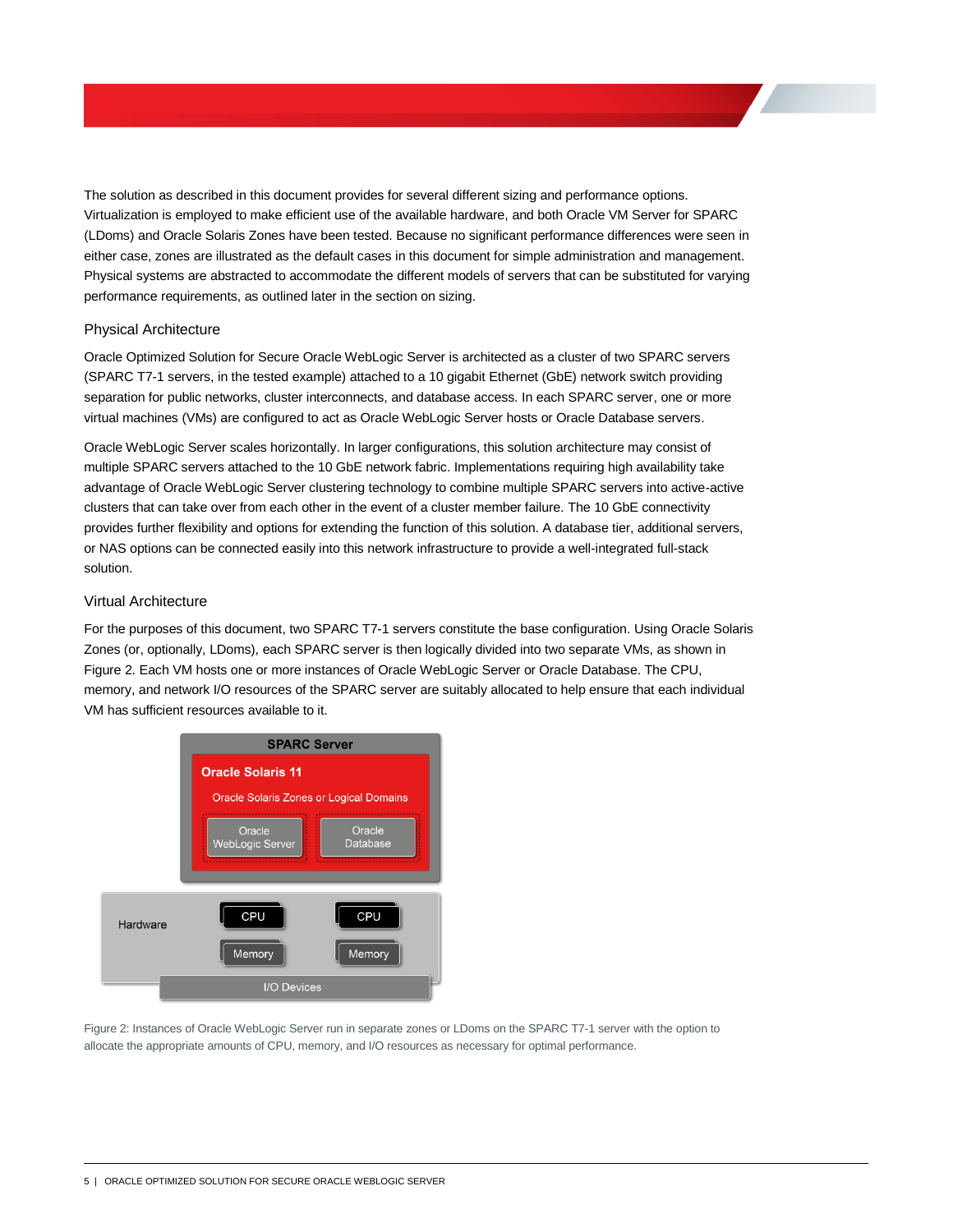Given the negligible overhead and ease-of-use characteristics of zones and LDoms, it is both efficient and convenient to separate multiple application server instances by installing them into different VMs. This virtualized architecture provides flexible resource allocation, security, and scalability, as well as power and space savings afforded by consolidation onto one or more high-performance servers such as the SPARC T7-1 server. Additionally, when correctly configured, both zones and LDoms are a recognized license boundary for Oracle software licensing purposes, which can enable substantial cost savings.

Extending scale and increasing resiliency from this basic unit is a matter of adding more server units and interconnecting them via the 10 GbE switch, as shown in Figure 3. Once two or more Oracle WebLogic Server instances are available, clustering can be configured to manage failover between Oracle WebLogic Server instances running on separate servers, providing significant high availability benefits.



Figure 3: Oracle WebLogic Server clustering can be configured for increased availability and scalability of the solution.

#### Tuning Guidelines

The tuning described below was performed on the SPARC T7-1 servers used to deploy Oracle WebLogic Server in Oracle's test environment.

The following tuning was performed in the /etc/system file:

```
set autoup = 345600set rlim_fd_max – 131072
```
#### The following network tuning was performed using ndd:

ndd -set /dev/tcp tcp\_conn\_req\_max\_q 40000 ndd -set /dev/tcp tcp\_conn\_req\_max\_q0 40000 ndd -set /dev/tcp tcp\_xmit\_hiwat 1048576 ndd -set /dev/tcp tcp\_recv\_hiwat 1048576 ndd -set /dev/tcp tcp\_smallest\_anon\_port 4096 ndd -set /dev/tcp tcp\_naglim\_def 1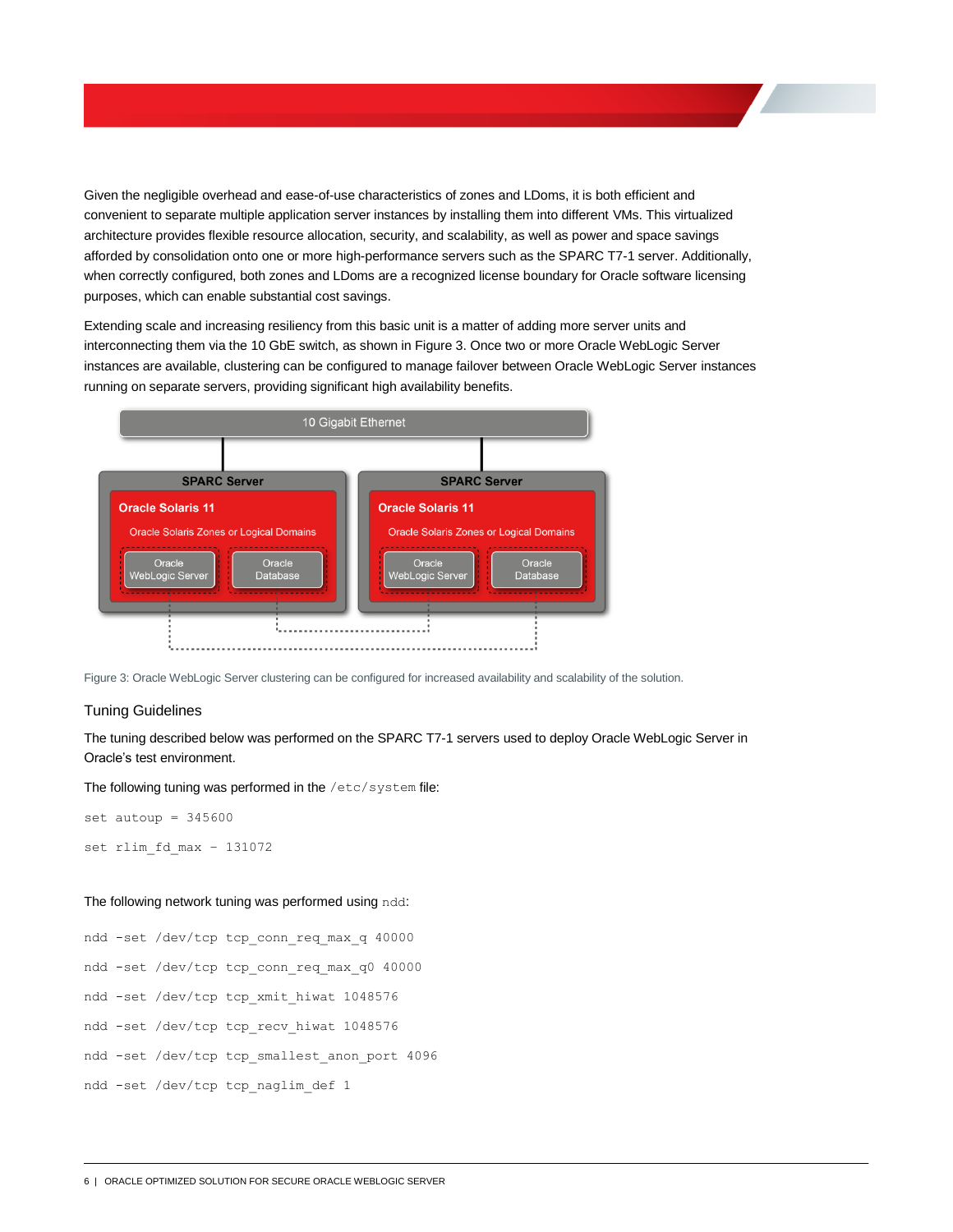The following kernel tuning was performed in the /kernel/drv/ixgbe.conf file:

/kernel/drv/ixgbe.conf

rx ring size =  $2048$ 

Also, for each port-specific *ixgbe* device, the following script was used to enable jumbo frames and configure interrupt throttling as needed for the best performance for benchmarking.

```
# Interfaces to drivers (in this example only ports 2, 3, 4 and 5 are required)
for I in 4 5 2 3
do
  $sudo dladm set-linkprop -p mtu=9000 ixgbe${I}
  $sudo ndd -set /dev/ixgbe${I} intr_throttling 2000
```
done

## Performance Expectations

In the process of testing Oracle WebLogic Server, Oracle test engineers looked at system resource utilization and throughput metrics as they scaled the number of transactions upward. The performance results from this test were used to determine the recommended sizing guidelines for different configurations. Using the typical performance testing is not possible with a clustered configuration as these benchmarks are not designed to work with the networking requirements of clustered Oracle WebLogic instances. Instead, performance was tested in standalone configurations with zones and LDoms, and found to be comparable to the most recent world-record performance results for Oracle WebLogic Server.

In high availability cluster configurations, the most important metric is often failover times in the event of a cluster member failure. In testing conducted by Oracle, all tests resulted in a maximum failover time of no more than half a second. In standalone conventional benchmarking, it is important to examine throughput and response-time metrics together when analyzing application performance and configuration scalability. As the number of users increases, there is a corresponding increase in needed throughput. As the number of transactions increases, response time must remain within acceptable bounds. The average observed latency during benchmark testing was less than 0.170 seconds per transaction, demonstrating the solution's ability to handle large enterprise-level workloads with outstanding user response time.

Ultimately, the benchmark tests distill into one standardized throughput score known Enterprise Java Operations Per Second (EjOPS). This score is an objective and realistic evaluation of a system's performance running a complex Java application. A similar benchmarked configuration of Oracle WebLogic Server on a specifically tuned SPARC T7-1 server with Oracle Database running on another SPARC T7-1 server has achieved a world record for a single-socket server. It is important to note that benchmark tunings of Oracle WebLogic Server might not represent the best tuning and performance characteristics for most real-world deployments. The simple tunings used in Oracle Optimized Solution for Secure Oracle WebLogic Server are a reduced set of more-conservative tunings that still achieve approximately 80 percent of the performance of an extremely optimized benchmark configuration on SPARC T7-1 servers. These results easily surpass earlier performance achievements on dual-socket SPARC T5 processor–based servers, four-socket IBM Power 8 servers, and dual-socket x86 servers, demonstrating the inherent high performance available from Oracle WebLogic Server when deployed on SPARC M7 processor–based servers. Figure 4 illustrates a further significant benefit of the SPARC T7-1 server solution. Only the SPARC T7-1 server had security features enabled to allow world-record performance with end-to-end security. This level of security was not attempted by the competing platforms due to the overhead it would have imposed.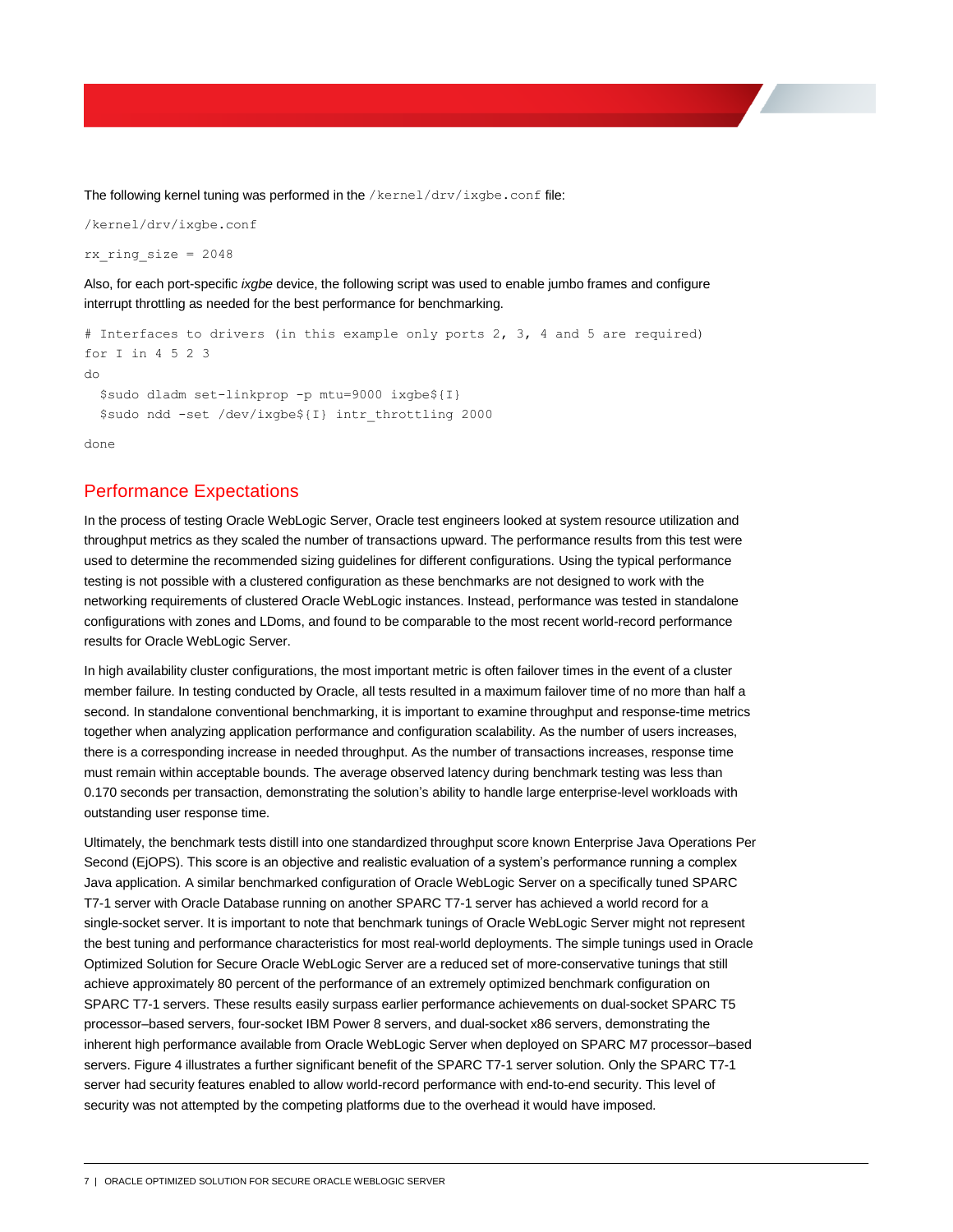

Figure 4: The SPARC T7-1 server set a world record with the added benefits of full end-to-end encryption for Oracle WebLogic Server (based on posted results for SPECjEnterprise 2010, se[e www.spec.org](http://www.spec.org/) for more information).

#### CPU and Memory Utilization

Table 1 shows CPU and memory utilization for the components of Oracle Optimized Solution for Secure Oracle WebLogic Server. Results are shown for six configurations, differing in workload capacity. As a best practice, CPU utilization for running Oracle WebLogic Server is kept to a maximum rate of 80 percent so that performance spikes are accommodated. Likewise, memory utilization scales as the number of transactions increases.

|                           | <b>ENTRY</b><br>LEVEL | <b>SMALL</b> | <b>MEDIUM1</b> | <b>MEDIUM 2</b> | <b>LARGE</b> | <b>EXTRA</b><br><b>LARGE</b> |
|---------------------------|-----------------------|--------------|----------------|-----------------|--------------|------------------------------|
| <b>CPU Utilization</b>    | 78%                   | 78%          | 78%            | 80%             | 80%          | 80%                          |
| <b>Memory Utilization</b> | 90 GB                 | 150 GB       | 200 GB         | 200 GB          | 250 GB       | 390 GB                       |

**TABLE 1. CPU AND MEMORY UTILIZATION FOR SIX CONFIGURATIONS.**

These results were used to help determine the recommended memory sizing and guide the choice of SPARC servers, with numbers indicating CPU and memory utilization by Oracle WebLogic Server and Oracle Database instances. In each case, the memory configured in the server should comfortably exceed the total memory utilization of all zones and LDoms by at least 20 percent for consistent high performance. If additional consolidation or virtualization is performed, that must also be taken into account.

# Sizing and Role Guidelines

Based on testing performed by Oracle engineers, the sizing guidelines in Table 2 represent a range of configurations from small to extra-large. These configurations are based on the expected number of transactions on Oracle WebLogic Server and are sized accordingly to provide the best performance while keeping costs in mind. Additional compute and memory capacity is available to handle peaks in utilization in all configurations.

These sizing guidelines serve as starting points when planning an Oracle WebLogic Server deployment on SPARC servers. The architecture is flexible and highly scalable, providing an easy upgrade path if workload requirements increase.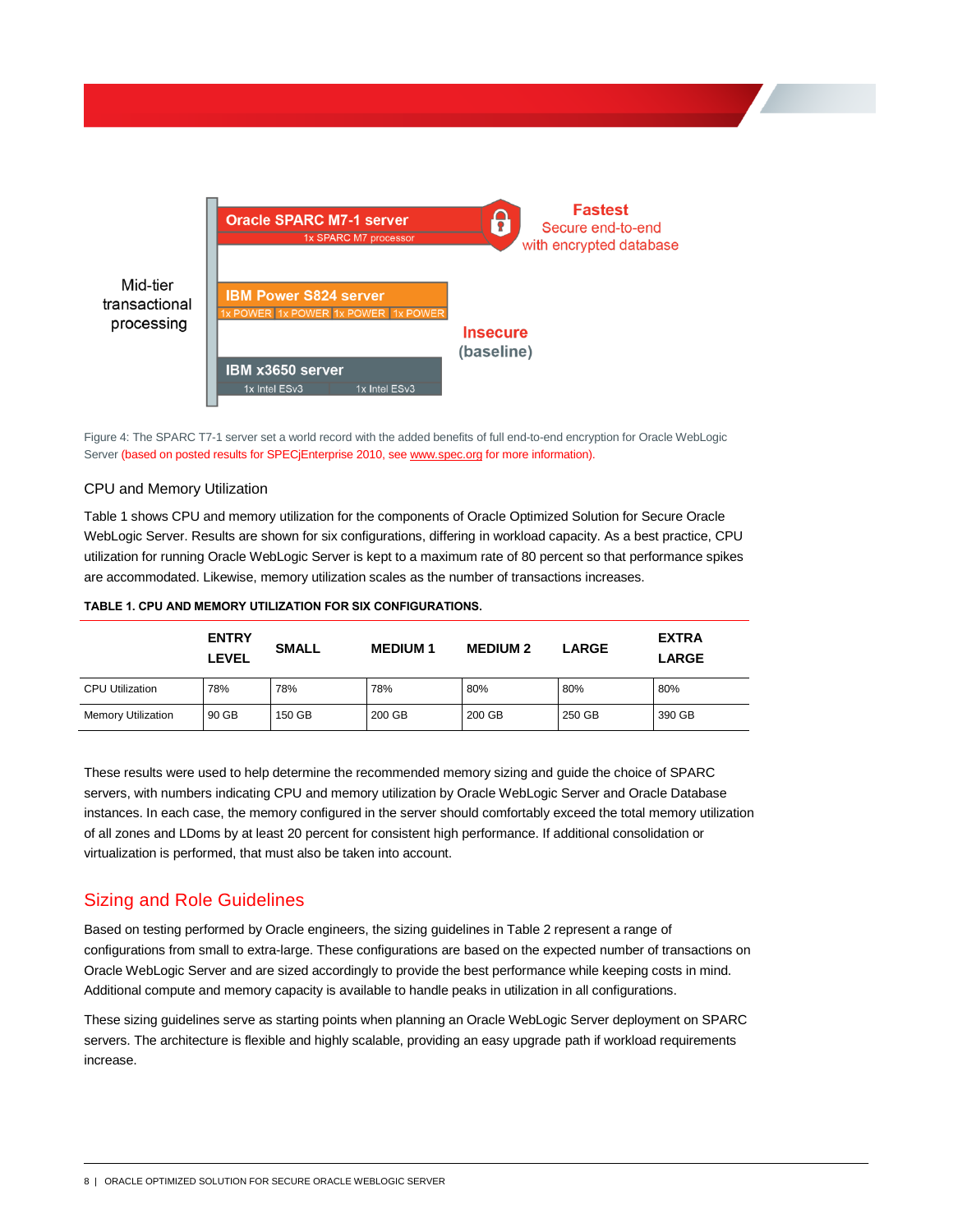|                                                   | <b>ENTRY</b>             | <b>SMALL</b>             | <b>MEDIUM1</b>           | <b>MEDIUM 2</b>          | <b>LARGE</b>             | <b>EXTRA</b><br><b>LARGE</b> |
|---------------------------------------------------|--------------------------|--------------------------|--------------------------|--------------------------|--------------------------|------------------------------|
| Transactions per<br>second                        | 5,000/sec                | 10,000/sec               | 21,000/sec               | 25,000/sec               | 50,000/sec               | 100,000/sec                  |
| Server                                            | 2x SPARC T7-1<br>servers | 2x SPARC T7-1<br>servers | 2x SPARC T7-1<br>servers | 2x SPARC T7-2<br>servers | 2x SPARC T7-4<br>servers | 2x SPARC M7-8<br>servers     |
| Cores per Oracle<br>WebLogic Server<br>instance * | 8                        | 16                       | 32                       | 48                       | 64                       | 128                          |
| Memory per node                                   | 128 GB                   | 256 GB                   | 512 GB                   | 512 GB                   | 1024 GB                  | 1024 GB                      |

#### **TABLE 2. SERVER SIZING FOR CLUSTERED HIGH AVAILABILITY PERFORMANCE.**

*\*Note: Only a portion of the processing power available on the SPARC M7 processor–based platform is required for some of the recommended configurations. Using suitable partitioning with LDoms or zones with resource capping can significantly reduce the cost of a smaller deployment.*

# Security: SPARC Processor Cryptography Acceleration

Given escalating security challenges, encryption is increasingly important throughout modern enterprise environments. Unfortunately, merely adding encryption can quickly overburden existing production systems. For instance, simply using traditional encryption methods such as HTTPS (SSL) encryption at the web tier to secure server-to-browser (client) connections can place an additional 20 percent overhead on conventional CPU resources—essentially robbing an ordinary server of its performance value.

As a consequence, specialized, expensive cryptography cards or network appliances are often used to offload the additional workload imposed by cryptography. However, both these approaches impose penalties of their own. A cryptography card generally adds complexity, cost, and a higher power profile to a computing environment. It also increases traffic to and from the card on the system bus, imposing a system-wide performance penalty and potentially creating a system bottleneck. Using a network appliance to intercept inbound SSL traffic, strip out the encryption, and then pass the workload "in the clear" to the application introduces problems with increased resources (electricity, cooling, and footprint) and can present security compliance issues as well as introducing further complexity to the solution. Both approaches to mitigating security overhead represent additional cost of acquisition and operation.

With all of Oracle's SPARC servers, hardware cryptography acceleration is built into specialized areas of the CPU. This functionality is easily configured using a number of methods—without additional costs. Acting as a perfect complement to technology in Oracle Solaris 11, cryptographic workloads are accelerated with minimal overall system performance degradation. As a result, organizations can enable encryption by default, without concerns that it will negatively impact performance on key systems.

There are several ways to take advantage of SPARC cryptographic hardware acceleration features, but not all are recommended, many older papers refer to the use the Oracle Kernel SSL (KSSL) proxy approach. KSSL essentially acts as a two-way proxy for intercepting SSL workloads and executing the encryption and decryption using the cryptographic capabilities of the SPARC processor rather than placing that burden on the overall system. KSSL was introduced with the early days of the SPARC T2, T3 and T4 processors as a means to quickly take advantage of the cryptographic acceleration for applications, however its use is no longer recommended as more secure and higher performance options exist to take advantage of the features of the newer SPARC T5, M6 and M7 processors.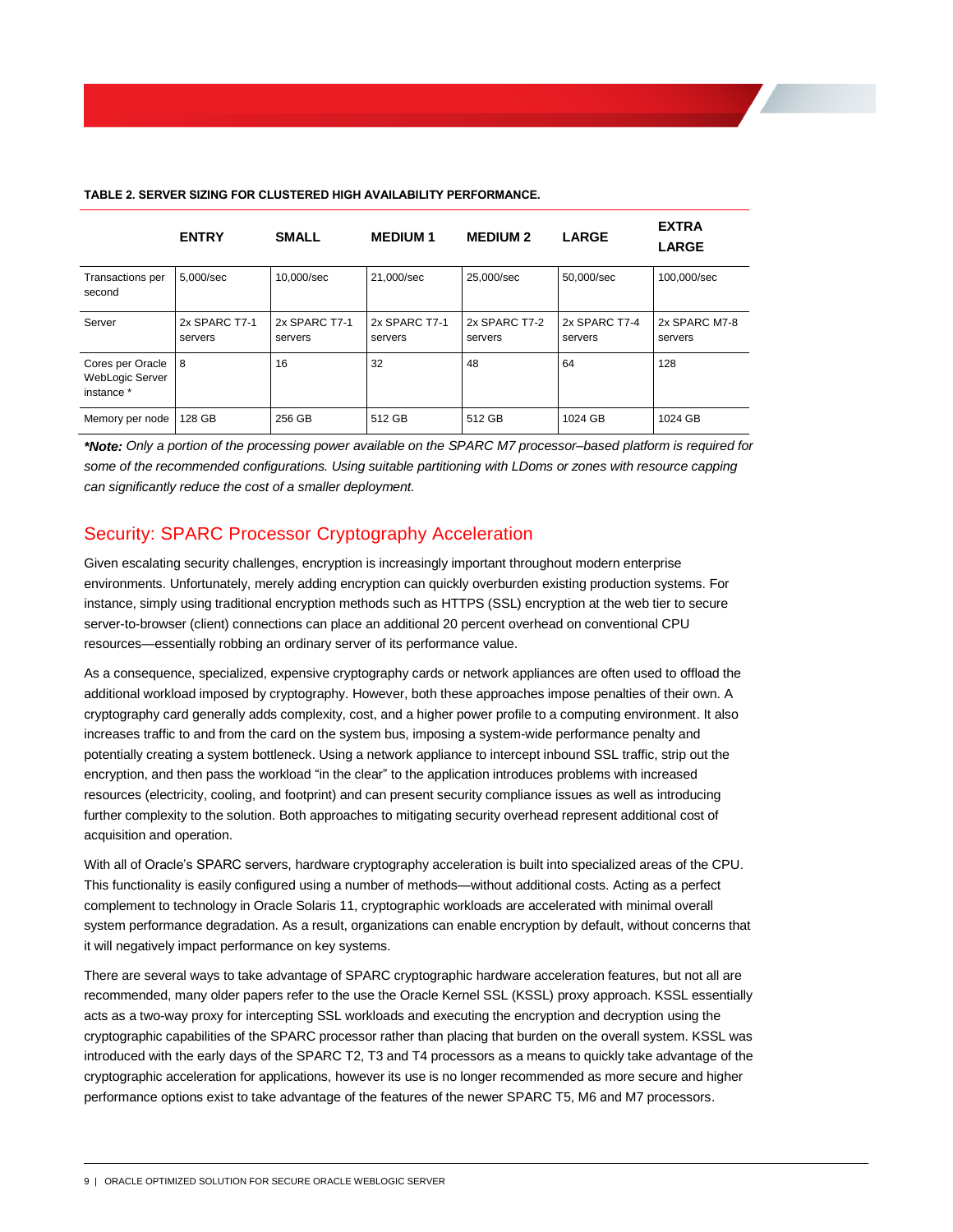In many cases the use of low grade SSL (versions 2.0 and 3.0) is also now discouraged as a web encryption mechanism due to recent discoveries regarding its susceptibility to hacking (see CVE-2014-2566), the current recommendation is to disable SSL 2.0 and 3.0 and instead use Transport Layer Security (TLS) version 1.1 or 1.2. Use of TLS 1.1 and 1.2 requires Java JDK version 7 update 1 (or later) and that Java Secure Socket Extensions (JSSE) is enabled.

In versions of Oracle WebLogic Server 10.3.6 or 12c JSSE and JDK 7 are certified and using java startup options enables TLS functionality, and allows the minimum acceptable version of the TLS protocol can also be specified. The required JAVA\_OPTIONS can be configured via environment variables for the Solaris shell where the WebLogic startup scripts will be run.

export JAVA\_OPTIONS=-Dweblogic.security.SSL.protocolVersion=TLS1 /

-Dweblogic.security.SSL.minimumProtocolVersion=TLSv1.1

The Oracle HTTP Server (OHS) should also be configured to properly take advantage of TLS and this can be achieved by ensuring that OHS version 12.1.3 is the minimum version in use and that the master copy of the ssl.conf file (at DOMAIN\_HOME/config/fmwconfig/components/OHS/componentName) for OHS has the following line in it.

SSLProtocol nzos Version 1 1 nzos Version 1 2

Once the TLS ciphers are specified as shown above the hardware accelerators will automatically be used.

For more information on enabling TLS security on Oracle WebLogic Server, refer to My Oracle Support note number 1936300.1).

#### SPARC Cryptography Performance

SPARC processor–based cryptographic acceleration eliminates cryptographic overhead when using the on-chip crypto acceleration features to improve SSL responsiveness. To evaluate the effectiveness of this technology, a workload can be generated using Oracle Application Testing Suite—an Oracle test and performance monitoring suite. Tests simulated 1,000 concurrent users interacting with a website supplied from the server. Each user queried the web application using secure SSL communications as many times as possible per minute, clearing caches in between queries. The workload was sustained for 10 minutes to demonstrate a continuous workload rather than a peak performance capability. This load test was not intended to push the upper limits of the server but rather to demonstrate the overhead of cryptography at a reasonable load and the effects of using hardware-assisted cryptographic acceleration.

As shown in Figure 5, the results show minimal difference in CPU utilization due to SSL overhead between the completely unsecured application versus full end-to-end SSL encryption utilizing the on-chip cryptographic acceleration. Turning on SPARC encryption yields tangible, immediate, and cost-efficient results in the form of faster, secure transactions and fast response times—all without adding any additional security equipment costs, performance penalties or changes in power usage profiles, all without elaborate system configurations.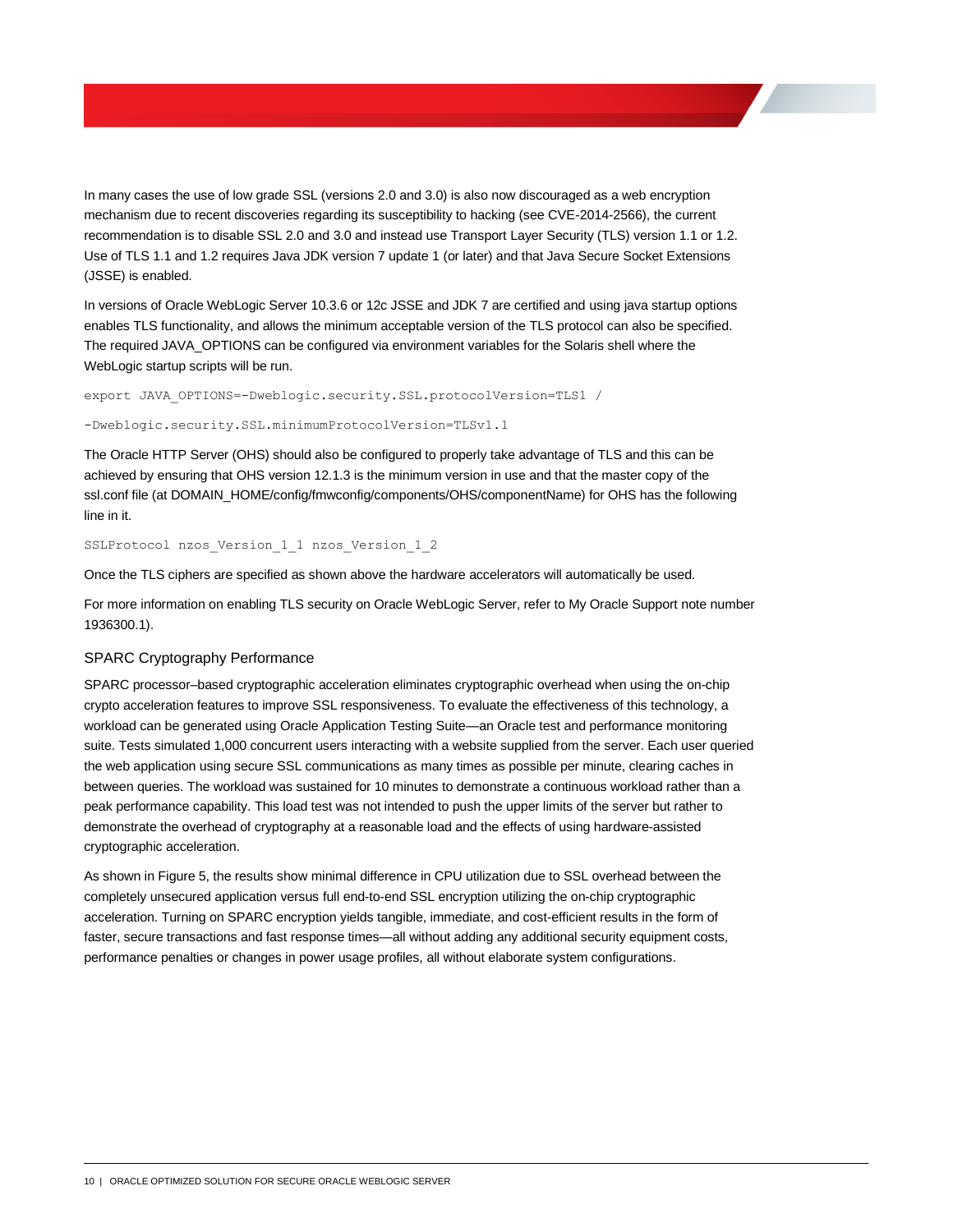

Figure 5: SPARC-based accelerated encryption results in only a minor CPU load difference from a system with no SSL encryption whatsoever, leaving CPU resources available for running the application

#### <span id="page-13-0"></span>Understanding Oracle WebLogic Server Security

Oracle WebLogic security is a large topic and complete coverage is beyond the scope of this document. For more information, there are many specific security guides available for Oracle WebLogic Server. Please see the ["For More](#page-17-0)  [Information"](#page-17-0) section for relevant resources. For the purposes of the Oracle Optimized Solution for Secure Oracle WebLogic Server, a cross section of best practices and industry guidelines was followed spanning the standard Oracle WebLogic Server security documents. These best practices extend to Oracle Solaris and platform security as well as securing the configuration of Oracle WebLogic Server. The US Department of Defense Security Technical Implementation Guide (STIG) recommendations for Oracle WebLogic Server 12*c* were also followed, where possible, as an industry-standard reference for security baseline configurations.

#### Java EE Security Feature Support in Oracle WebLogic Server

Oracle WebLogic Server supports the following security features of Java EE:

- **» Java Authorization Contract for Containers (JACC) 1.4**. The JACC specification defines a contract between a Java EE application server and an authorization policy provider. All Java EE containers support this contract.
- **» Java Authentication Service Provider Interface for Containers (JASPIC) 1.0**. The JASPIC specification defines a service provider interface (SPI) by which authentication providers that implement message authentication mechanisms may be integrated in client or server message-processing containers or runtimes.

#### Overview of the Oracle WebLogic Server Security Service

Oracle WebLogic Server includes a security architecture that provides a unique and secure foundation for applications that are available via the web. By taking advantage of the security features in Oracle WebLogic Server, enterprises benefit from a comprehensive and flexible security infrastructure. Oracle WebLogic Server security can be used standalone to secure Oracle WebLogic Server applications or as part of an enterprise-wide security management system that represents a best-in-breed security management solution.

### Oracle WebLogic Server Security Framework

Figure 6 shows a high level view of the Oracle WebLogic Server Security Framework. The primary function of the framework is to provide a simplified application programming interface (API) that can be used by security and application developers to define security services. Within that context, the Oracle WebLogic Server Security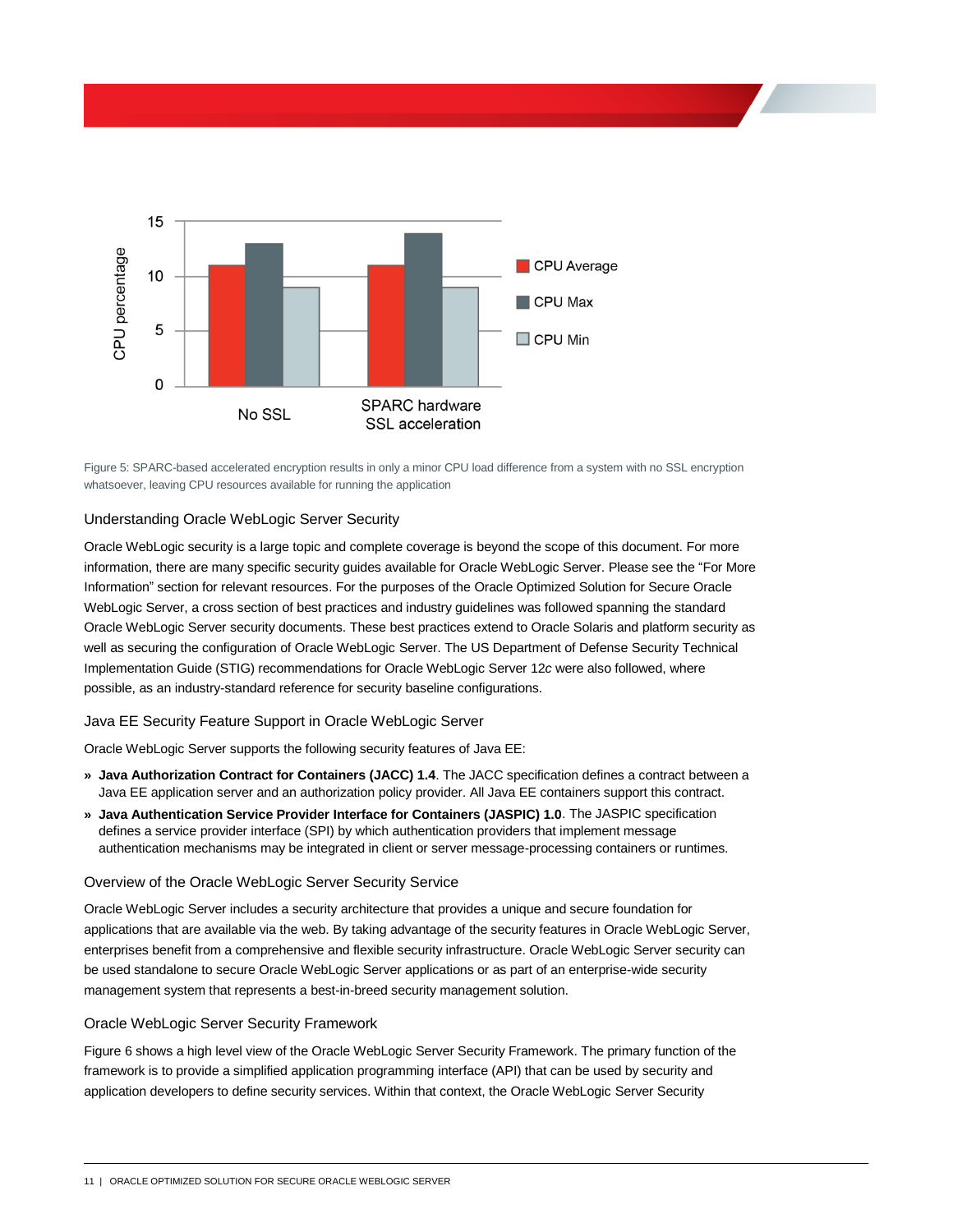Framework also acts as an intermediary between the Oracle WebLogic Server containers (web and Enterprise Java Beans [EJB]), the resource containers, and the security providers.

Single sign-on (SSO) capability through the Oracle WebLogic Server Security Framework provides the ability to require a user to sign on to an application only once and gain access to many different application components, even though these components may have their own authentication schemes. SSO enables users to log in securely to all their applications, websites, and mainframe sessions with just one identity. The Security Assertion Markup Language (SAML) and Windows Integrated Authentication features provide web-based SSO functionality for Oracle WebLogic Server applications.



Figure 6: Oracle WebLogic Server Security Framework.

The Oracle WebLogic Server Security Service architecture consists of three major components:

- **» SAML Token Profile Support in Oracle WebLogic Server Web Services.** Oracle WebLogic Server web services and the Oracle WebLogic Server Security Framework support the generation, consumption, and validation of SAML 1.1 and 2.0 assertions. When using SAML assertions, a web service passes a SAML assertion and the accompanying proof material to the Oracle WebLogic Server Security Framework. If the SAML assertion is valid and trusted, the framework returns an authenticated *Subject* with a trusted principal back to the web service.
- **» Security Service Provider Interfaces (SSPIs)**. Security in Oracle WebLogic Server is based on a set of Security Service Provider Interfaces (SSPIs). The SSPIs can be used by developers and third-party vendors to develop security providers for the Oracle WebLogic Server environment. SSPIs are available for Adjudication, Auditing, Authentication, Authorization, Credential Mapping, Identity Assertion, Role Mapping, and Certificate Lookup and Validation. The SSPIs allow organizations to use custom security providers for securing Oracle WebLogic Server resources. SSPIs can be used to develop custom security providers, or security providers can be purchased from third-party vendors.
- **» Oracle WebLogic Server Security Providers**. Security providers are modules that "plug into" an Oracle WebLogic Server security realm to provide security services to applications. They call into the Oracle WebLogic Server Security Framework on behalf of applications. If the security providers supplied with Oracle WebLogic Server do not fully meet an organization's security requirements, they can be supplemented or replaced with custom security providers built specifically to the needs of the organization.

Managing Oracle WebLogic Server Security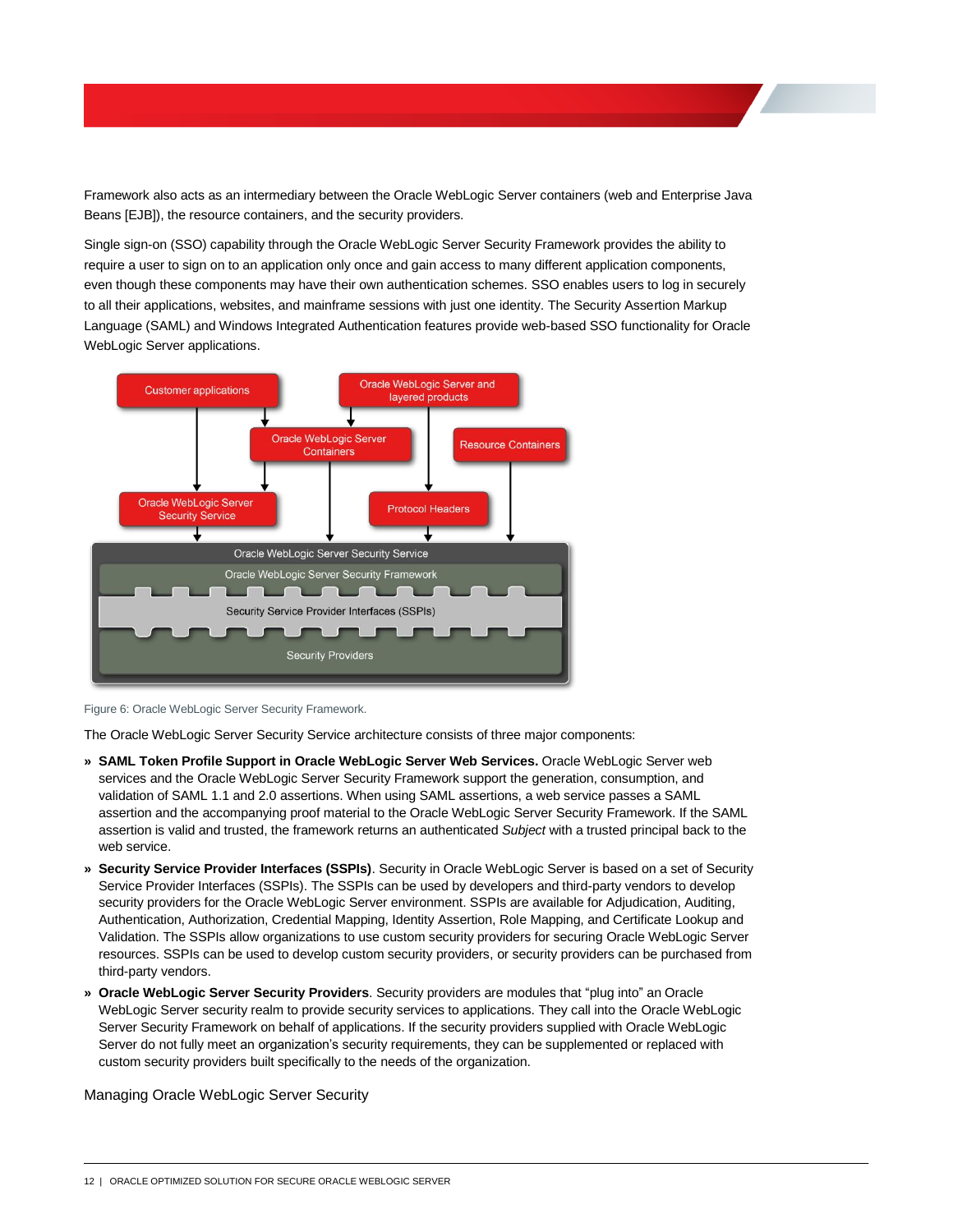Security realms and policies offer a way to simplify secure access to resources in Oracle WebLogic Server.

#### **Security Realms**

A security realm comprises mechanisms for protecting Oracle WebLogic Server resources. Each security realm consists of a set of configured security providers, users, groups, security roles, and security policies. A user must be defined in a security realm in order to access any Oracle WebLogic Server resources belonging to that realm. When a user attempts to access a particular Oracle WebLogic Server resource, Oracle WebLogic Server tries to authenticate and authorize the user by checking the security role assigned to the user in the relevant security realm, and the security policy of the particular Oracle WebLogic Server resource.

#### **Security Policies**

Security policies replace access control lists (ACLs) and answer the question "Who has access to an Oracle WebLogic Server resource?" A security policy is created when an association is defined between an Oracle WebLogic resource and one or more users, groups, or security roles. Organizations can optionally define date and time constraints for a security policy. An Oracle WebLogic Server resource has no protection until it is assigned a security policy.

Security policies can be assigned to any of the defined Oracle WebLogic Server resources. For example, an EJB resource or a Java Naming and Directory Interface (JNDI) resource can be the target of security policies. Attributes or operations of a particular instance of an Oracle WebLogic Server resource can also be used (for example, an EJB method or a servlet within a web application). If a security policy is assigned to a type of Oracle WebLogic Server resource, all new instances of that resource inherit that security policy automatically. Security policies assigned to individual resources or attributes override security policies assigned to a type of Oracle WebLogic Server resource.

#### Oracle Platform Security Services

Oracle Platform Security Services provide enterprise product development teams, systems integrators (SIs), and independent software vendors (ISVs) with a standards-based, portable, integrated, enterprise-grade security framework for Java Platform, Standard Edition (Java SE) and Java EE applications. Oracle Platform Security Services provides an abstraction layer in the form of standards-based application programming interfaces (APIs) that insulates developers from security and identity management implementation details.

With Oracle Platform Security Services, developers don't need to know the details of cryptographic key management or interface with user repositories and other identity management infrastructure. Similarly, in-house developed applications, third-party applications, and integrated applications all benefit from the same uniform security, identity management, and audit services across the enterprise. Oracle Platform Security Services is available as part of Oracle WebLogic Server.

#### **Conclusion**

Driving IT forward requires cost reduction, new product innovation, and increased productivity. As the #1 application server across conventional and cloud environments, Oracle WebLogic Server 12*c* empowers data centers to achieve these goals. Oracle Optimized Solution for Secure Oracle WebLogic Server takes these capabilities to the next level by providing a best-of-breed combination of Oracle hardware, storage, and software in support of performant and highly available Oracle WebLogic Server deployments. With these advantages, organizations can deliver

next-generation applications on a mission-critical cloud platform, simplify operations with native cloud management, and accelerate time to market with a modern development platform and integrated tools.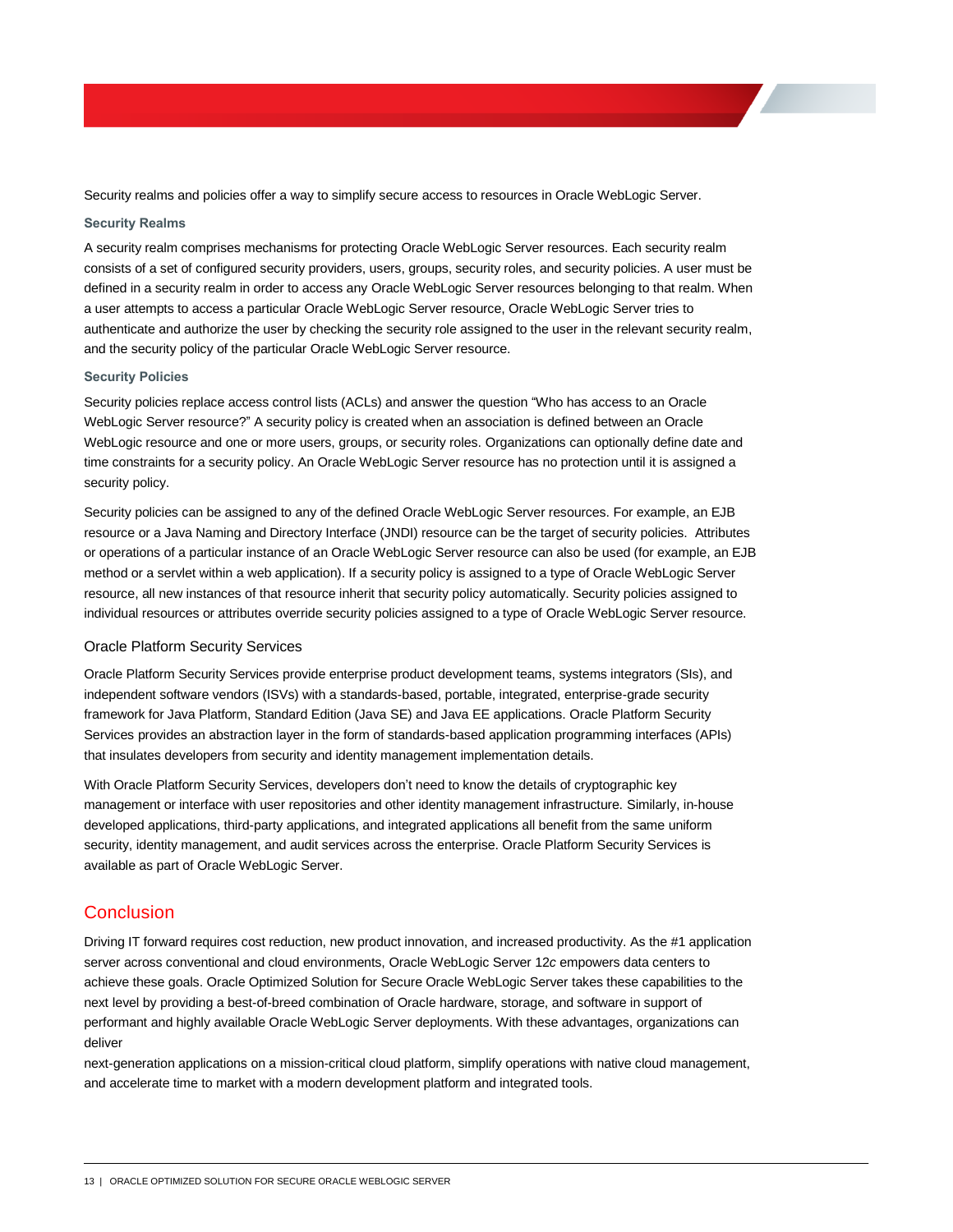Oracle Optimized Solution for Secure Oracle WebLogic Server provides flexibility between on-premises and thirdparty clouds, and is optimized for Oracle Exalogic Elastic Cloud. As the cornerstone of the Oracle cloud application foundation, Oracle WebLogic Server provides extreme cloud performance, scalability, and elasticity, and unmatched integration with Oracle Database 12*c* and its multitenant architecture. It helps increase developer productivity, including mobile application development, and provides Maven support, making Oracle the undisputed leader in the application server industry. Extensive security provided with Oracle WebLogic Server helps organizations assert control over security policies while built-in encryption in Oracle's SPARC servers helps ensure secure operation without negatively impacting performance. A range of available servers based on Oracle's SPARC M7 processor help ensure that capable platforms are available to serve a broad range of workloads.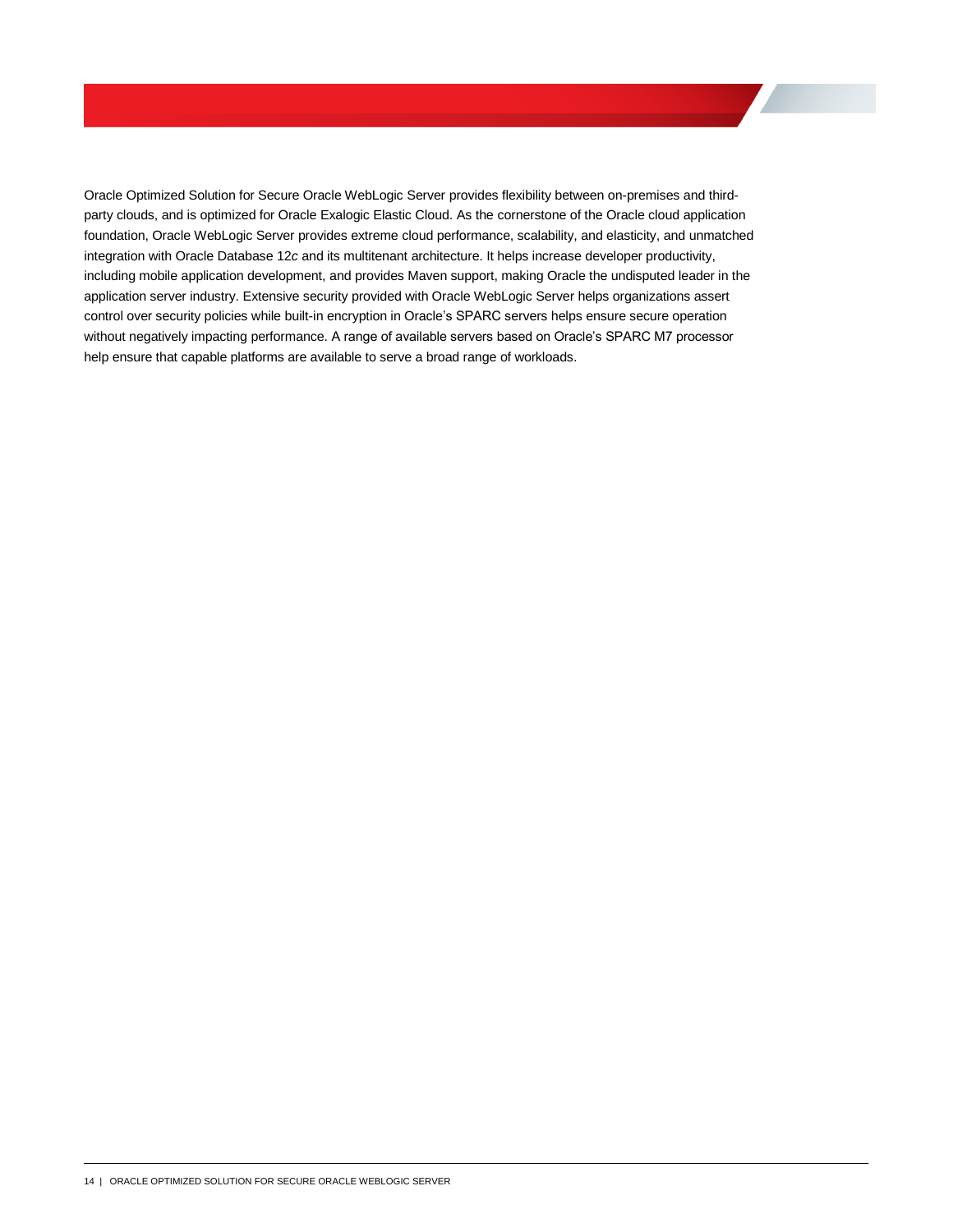# <span id="page-17-0"></span>For More Information

For more information on Oracle Optimized Solution for Secure Oracle WebLogic Server on SPARC processorbased servers, see the references listed in Table 3.

| Oracle WebLogic Server                                                                                                                 | oracle.com/us/products/middleware/cloud-app-foundation/weblogic/overview/index.html                     |
|----------------------------------------------------------------------------------------------------------------------------------------|---------------------------------------------------------------------------------------------------------|
| Oracle's SPARC M7 processor based<br>servers                                                                                           | oracle.com/servers                                                                                      |
| Oracle Solaris 11                                                                                                                      | oracle.com/us/products/servers-storage/solaris/solaris11/overview/index.htm                             |
| Oracle Database                                                                                                                        | oracle.com/us/products/database/index.html                                                              |
| SPECiEnterprise2010 Result                                                                                                             | spec.org/jEnterprise2010/results/res2011g3/jEnterprise2010-20110907-00027.html                          |
| "High-Performance Security for Oracle"<br>WebLogic Server Applications Using<br>Oracle's SPARC T-5 and SPARC M5<br>Servers"            | oracle.com/technetwork/articles/systems-hardware-architecture/security-weblogic-t-series-<br>168447.pdf |
| US Department of Defense Security<br><b>Technical Implementation Guide</b><br>(STIG) recommendations for Oracle<br>WebLogic Server 12c | iase.disa.mil/stigs/Documents/u oracle weblogic server 12c v1r1 stig.zip                                |
| Oracle Fusion Middleware security blog                                                                                                 | fusionsecurity.blogspot.com/                                                                            |

#### **TABLE 3. REFERENCES FOR MORE INFORMATION.**

SPECjEnterprise2010 models contemporary Java-based applications that run on large Java EE servers backed by network infrastructure and database servers. SPEC and the benchmark name SPECjEnterprise are registered trademarks of the Standard Performance Evaluation Corporation. Results from www.spec.org as of 10/25/2015. SPARC T7-1, 25,818.85 SPECjEnterprise2010 EjOPS (unsecure); SPARC T7-1, 25,093.06 SPECjEnterprise2010 EjOPS (secure); Oracle Server X5-2, 21,504.30 SPECjEnterprise2010 EjOPS (unsecure); IBM Power S824, 22,543.34 SPECjEnterprise2010 EjOPS (unsecure); IBM x3650 M5, 19,282.14 SPECjEnterprise2010 EjOPS (unsecure).